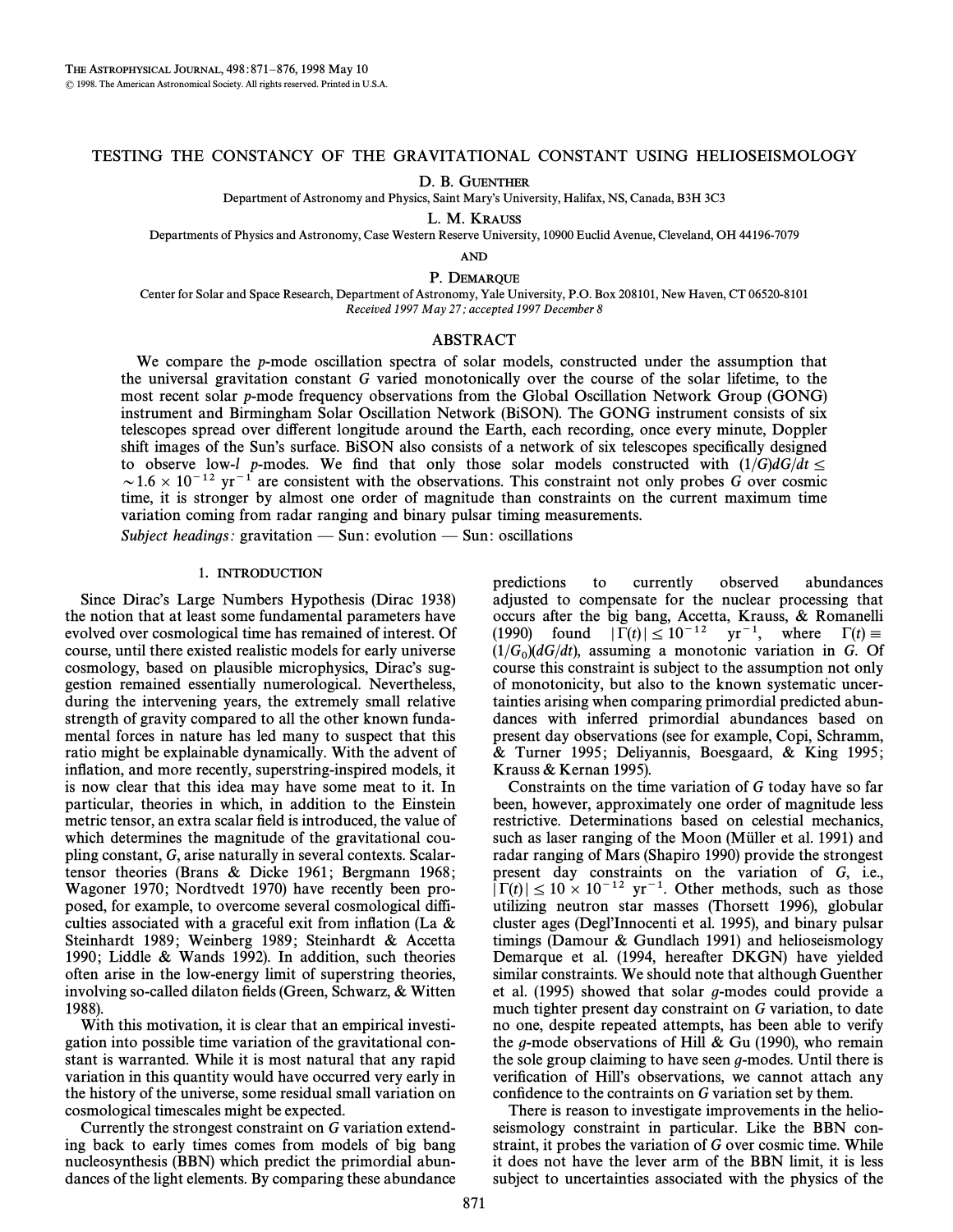early universe. In particular, recent, albeit fine-tuned, scalar-tensor models have been proposed whose particular time variation during BBN is designed to produce results consistent with current constraints from light element abundances in the oldest stars (Deliyannis et al. 1995), and whose time variation goes to zero today (Alimi  $\&$  Serna 1997). Clearly it is useful to have a post-BBN probe of such ideas. Moreover, recent developments, both in measurements of solar p-modes, and in modeling of the Sun suggest a new stronger constraint could in principle be derived, as we brieÑy outline below.

The idea of using stellar evolution to constrain possible variations in G comes to us originally from Teller (1948) who showed (see also appendix in Degl'Innocenti et al. 1995) that the luminosity  $L$  of a star depends on  $G$  according to  $L \propto G^7$ . Several attempts to directly check for G variation utilizing the G dependence on luminosity have been made using globular cluster H-R diagrams (Prather 1976; Degl'Innocenti et al. 1995) but have not yet yielded any stronger constraints than those relying on celestial mechanics.

If G were to vary on a nuclear timescale (billions of years), then the rates of nuclear burning of hydrogen into helium on the main-sequence would also vary. This in turn would affect the current central abundances of hydrogen and helium. Because helioseismology enables us to probe the structure of the solar interior, we can use the observed p-mode oscillation frequencies to constrain the rate of G variation. Specifically, from helioseismology we can determine the run of sound speed in the core of the Sun, which, with the aid of an accurate equation of state, can be used to determine the central densities and abundances of hydrogen and helium.

In 1994 Demarque et al. (DKGN) used helioseismology to constrain the rate of variation of the universal gravitational constant G averaged over the lifetime of the Sun. Taking  $G(t) \propto t^{-\beta}$ , they showed that the p-mode frequencies of only those solar models with  $|\beta| \leq \sim 0.10$  [equivalent to  $|\Gamma(t)| \leq 10 \times 10^{-12} \text{ yr}^{-1}$  match, within the error bars, the observed solar p-mode frequency spectrum. At the time they used the best available solar p-mode oscillation data summarized by Libbrecht, Woodward,  $&$  Kaufman (1990) and the best solar model physics. Since then improvements have been made to both the solar p-mode data and the solar model. The GONG (Global Oscillation Network Group; Harvey et al. 1996; Christensen-Dalsgaard et al. 1996) instrument and the BiSON (Birmingham Solar Oscillation Network; Chaplin et al. 1996) are both providing us with almost one order of magnitude more accurate low-l p-mode frequencies. The physics of the solar model now includes both helium and heavy element diffusion and the equation of state calculation now uses tables derived from the detailed atomic physics calculations of the OPAL group at Lawrence Livermore Laboratories. As a consequence, we are now able to provide a tenfold tighter constraint on the variation in G than in DKGN.

In this paper we briefly review the current state of the solar model and our implementation of  $G(t)$  in the solar model calculation. We introduce the use of the p-mode small spacing and explain how we use it to probe the deep interior of the Sun. We then compare the p-mode small spacings of our models to the GONG and the BiSON derived small spacings and determine the rate of variation of G. From previous solar model calculations (Guenther  $\&$ 

Demarque 1997, hereafter GD) we know that the uncertainty in the current age of the Sun introduces the largest uncertainty in our model calculations with regad to the deep interior, we therefore use this uncertainty to estimate the uncertainty in our determination of G variations.

### 2. SOLAR MODELS

Our solar models are derived from a numerical calculation of the evolution of a 1  $M_\odot$  star from the zero age main sequence, where nuclear burning just begins to provide the dominant source of power, to the present age of the Sun,  $4.53 \pm 0.04$  Gyr, determined from the ages of the oldest meteorites (GD). Although the basic equations of stellar evolution remain unchanged since Schwarzschild (1958), the modeling of the constitutive physics, such as the nuclear reaction network, the opacities, and the equation of state, have changed because of our ability to solve more of the detailed atomic physics. These improvements have gone hand in hand with the development of helioseismology which demanded better solar models, that is solar models that more accurately reproduce the observed oscillation spectrum.

Specific features of the solar model today are primarily characterized by the stellar evolution code used, the source of the constitutive physics, the values used to constrain the model, and supplemental physics that have not in the past been included. The sources of errors in the models, especially those affecting the core, are discussed in GD and Morel, Provost, & Berthomieu (1997). Here, all models were calculated using the "Yale" stellar evolution code (YREC) (Guenther et al. 1992). Our solar models use the nuclear cross sections from Bahcall  $\&$  Pinsonneault (1992). The interior opacity is determined from OPAL tables (Iglesias  $\&$ Rogers 1996) and the near surface and atmosphere opacity is determined from the tables of Alexander  $\&$  Ferguson (1994). The thermodynamic properties of the matter are obtained from the OPAL equation of state tables (Rogers 1986; Rogers, Swenson, & Iglesias 1996).

We have supplemented the standard physics by including the effects of gravitational settling of helium and heavy elements. Elements heavier than hydrogen are predicted to diffuse downward out of the surface convection zone into the radiative region below. Because the amounts are small, diffusion does not directly affect the run of density, but it does affect the run of opacity which in turn affects the structure. We use the formulation described in Bahcall, Pinsonneault,  $& Wasserburg (1995)$  to model the effects of helium and heavy element diffusion. Note that all models listed in Table 1 satisfy, within the uncertainties, the observational constraint that  $(Z/X)_{\odot} = 0.0244 \pm 0.001$  (Grevesse, Noels,  $R_1$  Sauval 1996) & Sauval 1996).

We note that the models calculated here differ from the models calculated in DKGN by the inclusion of helium and heavy element diffusion and by the use of the OPAL equation of state tables (GD). Since numerical solutions of the detailed atomic physics are now available in table form (Rogers 1986; Rogers et al. 1996) from the OPAL group at Lawrence Livermore Laboratories we have replaced the crude analytical approximations previously used in our stellar evolutionary calculations. These physics have improved the agreement between the model and the observed p-mode spectrum by more than a factor of two (GD) ( $\leq \pm 0.1\%$  difference in the frequency range 1200– 3000  $\mu$ Hz) compared to the solar models used in DKGN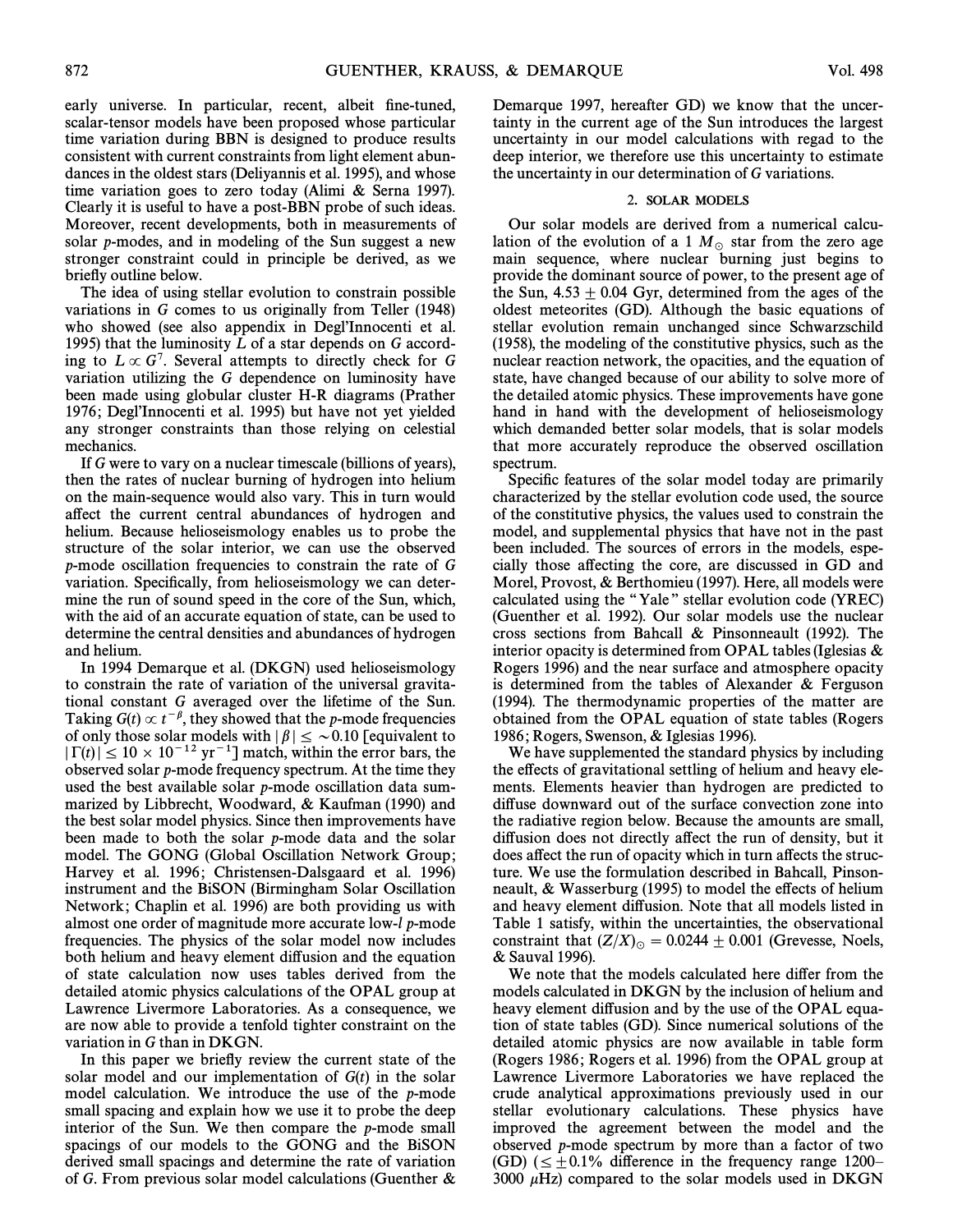| <b>MODEL CHARACTERISTICS</b> |                         |                |                  |       |         |       |                     |           |            |           |               |         |         |                            |                 |
|------------------------------|-------------------------|----------------|------------------|-------|---------|-------|---------------------|-----------|------------|-----------|---------------|---------|---------|----------------------------|-----------------|
| β                            | $\Lambda_{\text{surf}}$ | $Z_{\rm surf}$ | Age <sup>a</sup> | α     | $X_0$   | $Z_0$ | CZ<br>$(M_{\odot})$ | CZ<br>(x) | $\log P_c$ | $log T_c$ | $\log \rho_c$ | $X_{c}$ | $Z_c$   | $\Phi$ ( <sup>37</sup> Cl) | $\Phi(^{71}Ga)$ |
| $-0.10$ .                    | 0.72902                 | 0.01814        | 4.55             | 2.012 | 0.69802 | 0.020 | 0.0224              | 0.717     | 17.361     | 7.195     | 2.168         | 0.35933 | 0.02102 | 7.730                      | 130             |
| $-0.04\dots$                 | 0.73435                 | 0.01807        | 4.55             | 2.056 | 0.70284 | 0.020 | 0.0236              | 0.714     | 17.369     | 7.196     | 2.180         | 0.34554 | 0.02104 | 8.130                      | 132             |
| $-0.02\dots$                 | 0.73614                 | 0.01804        | 4.55             | 2.072 | 0.70450 | 0.020 | 0.0238              | 0.714     | 17.371     | 7.197     | 2.184         | 0.34065 | 0.02105 | 8.280                      | 133             |
| 0.00                         | 0.73752                 | 0.01803        | 4.50             | 2.079 | 0.70576 | 0.020 | 0.0242              | 0.712     | 17.373     | 7.197     | 2.187         | 0.33781 | 0.02105 | 8.350                      | 133             |
| 0.00                         | 0.73796                 | 0.01802        | 4.55             | 2.088 | 0.70620 | 0.020 | 0.0245              | 0.712     | 17.374     | 7.198     | 2.188         | 0.33563 | 0.02106 | 8.440                      | 134             |
| $0.00\dots$                  | 0.73858                 | 0.01801        | 4.60             | 2.096 | 0.70671 | 0.020 | 0.0244              | 0.712     | 17.375     | 7.198     | 2.191         | 0.33302 | 0.02107 | 8.540                      | 134             |
| 0.02                         | 0.73974                 | 0.01799        | 4.55             | 2.104 | 0.70791 | 0.020 | 0.0250              | 0.711     | 17.377     | 7.198     | 2.193         | 0.33042 | 0.02107 | 8.600                      | 134             |
| $0.04$ .                     | 0.74146                 | 0.01796        | 4.55             | 2.120 | 0.70966 | 0.020 | 0.0255              | 0.709     | 17.379     | 7.199     | 2.198         | 0.32507 | 0.02108 | 8.770                      | 135             |
| 0.10                         | 0.74657                 | 0.01796        | 4.55             | 2.170 | 0.71508 | 0.020 | 0.0268              | 0.707     | 17.389     | 7.201     | 2.213         | 0.30808 | 0.02111 | 9.330                      | 138             |

a In Gyr.

and have, for the first time, enabled us to place serious constraints on the structure of the core.

The helium abundance, for which no direct observational value exists, and the mixing length parameter, a free parameter for the mixing length theory used to model the convective energy transport and adjust the model radius, were treated as adjustable parameters of the model. They were adjusted to produce models that have identical radii ( $R_\odot$  =  $6.9598 \times 10^{10}$  cm) to one part in 10<sup>5</sup> and identical luminosities. ( $L_{\odot} = 3.8515 \times 10^{33}$  ergs s<sup>-1</sup>) to one part in 10<sup>5</sup> at an age of 4.55 Gyr. As a consequence, identically constrained solar models with di†erent variations in G will have different values of the mixing length parameter, which affects the depth of the convection zone, and they will have different helium abundances, which affects the run of density in the model. At the same time, by producing identically constrained models at an age of 4.55 Gyr, the residual uncertainty associated with the solar age  $(\pm 0.04 \text{ Gyr})$  can be used to establish the uncertainty associated with the model itself in our results.

We choose the same power law form to represent the time variation in  $G$  as in DKGN. That is, we replaced the constant G with the following function:

$$
G(t)=G_0[t_0/t]^{\beta}\;,
$$

where  $t_0$  is the present-day age of the universe, and  $G_0$  is the present-day value of the gravitational constant (Cohen  $\&$ Taylor 1986). Assuming a value of  $t_0$  of 12 Gyr therefore yields  $\Gamma(t_0) = (1/G_0)(dG/dt) = (-83 \times 10^{-12} \text{ yr}^{-1})\beta$ .<br>Table 1 lists one of the characteristics of the

Table 1 lists some of the characteristics of the resultant models calculated. From left to right Table 1 lists  $\beta$ , the surface hydrogen mass fraction, the surface heavy element mass fraction, the age, the mixing length parameter, the initial hydrogen mass fraction, the initial heavy element mass fraction, the convective envelope mass, the radius fraction of the base of the convective envelope, the base ten logarithm of the central pressure, the base ten logarithm of the central temperature, the base ten logarithm of the central density, the central mass fraction of hydrogen, the central mass fraction of heavy elements, the  $37\text{CI}$  SNU flux, and the  ${}^{71}Ga$  SNU flux. In addition to the runs with different values of  $\beta$  we also calculated models evolved to different ages. From GD we know that the uncertainty in the Sun's age is the most important factor with regard to fixing the central structure from the oscillations modes. To obtain an estimate of the uncertainty associated with the solar age, we bracket the age of the Sun,  $4.53 \pm 0.04$  Gyr (GD), with solar models with ages 4.50, 4.55, and 4.60 Gyr, and adopt 4.55 Gyr as our reference age.

### 3. SEISMOLOGY

The resultant solar models, calculated to a numerical resolution of 1800 shells, were input into Guenther's nonradial, nonadiabatic stellar pulsation program (Guenther 1994). The pulsation program uses the Henyey relaxation method to solve the linearized pulsation equations. Radiative energy gains and losses are accounted for in the Eddington approximation. The nonadiabatic coupling of convection and the oscillations is not taken into account, but based on the results of a thorough investigation by Balmforth (1992a, 1992b, and 1992c) we expect that the perturbation by convection on the p-mode frequencies will be small of similar order to the perturbation due to radiative effects. Regardless, because the nonadiabatic effects are confined to the surface layers they do not affect the second-order spacing parameter.

Because the largest changes to the structure due to variations in G appear in the dense central regions we calculated the p-mode frequencies of the deepest penetrating modes, the  $l = 0, 1, 2,$  and 3. Furthermore, we used the small frequency spacings to cancel out most of the surface effects on the frequencies where p-modes are maximally sensitive and where we know our solar model physics to be crudest. Known from asymptotic theory (Tassoul 1980), the small spacing, defined as  $\delta(n, l) \equiv v(n, l) - v(n - 1, l + 2)$ , where l is the azimuthal order and  $n$  is the radial order of the mode, is very sensitive to the sound speed in the central regions of the star. Indeed, its sensitivity to the interior structure dominates its sensitivity to the surface layers for the lowest l-values.

In Figure 1 we plot the radial variation component of the eigenfunctions of several low-l p-modes. The order and degree of the *p*-modes are  $(n = 17, l = 0), (n = 16, l = 2),$ and  $(n = 15, l = 4)$ . The plots show, by example, that the small spacing combination of p-modes involves modes whose eigenfunctions are nearly identical throughout all but the most central regions. Notice that the match between  $(n = 17, l = 0), (n = 16, l = 2),$  which defines the small spacing  $\delta(n = 17, l = 0)$  is better than the match between  $(n = 16, l = 2), (n = 15, l = 4)$  which defines  $\delta(n = 14, l = 2)$ . The match worsens as one goes to higher l-values. Because the combination defined by the small spacing involves p-modes with nearly identical eigenfunctions, except in the deep interior, one expects that the frequencies of the modes will be similar, with the frequency differences depending primarily on the structure near the core. This is not completely true because the amplitudes of the p-modes are several orders of magnitude greater near the surface, so that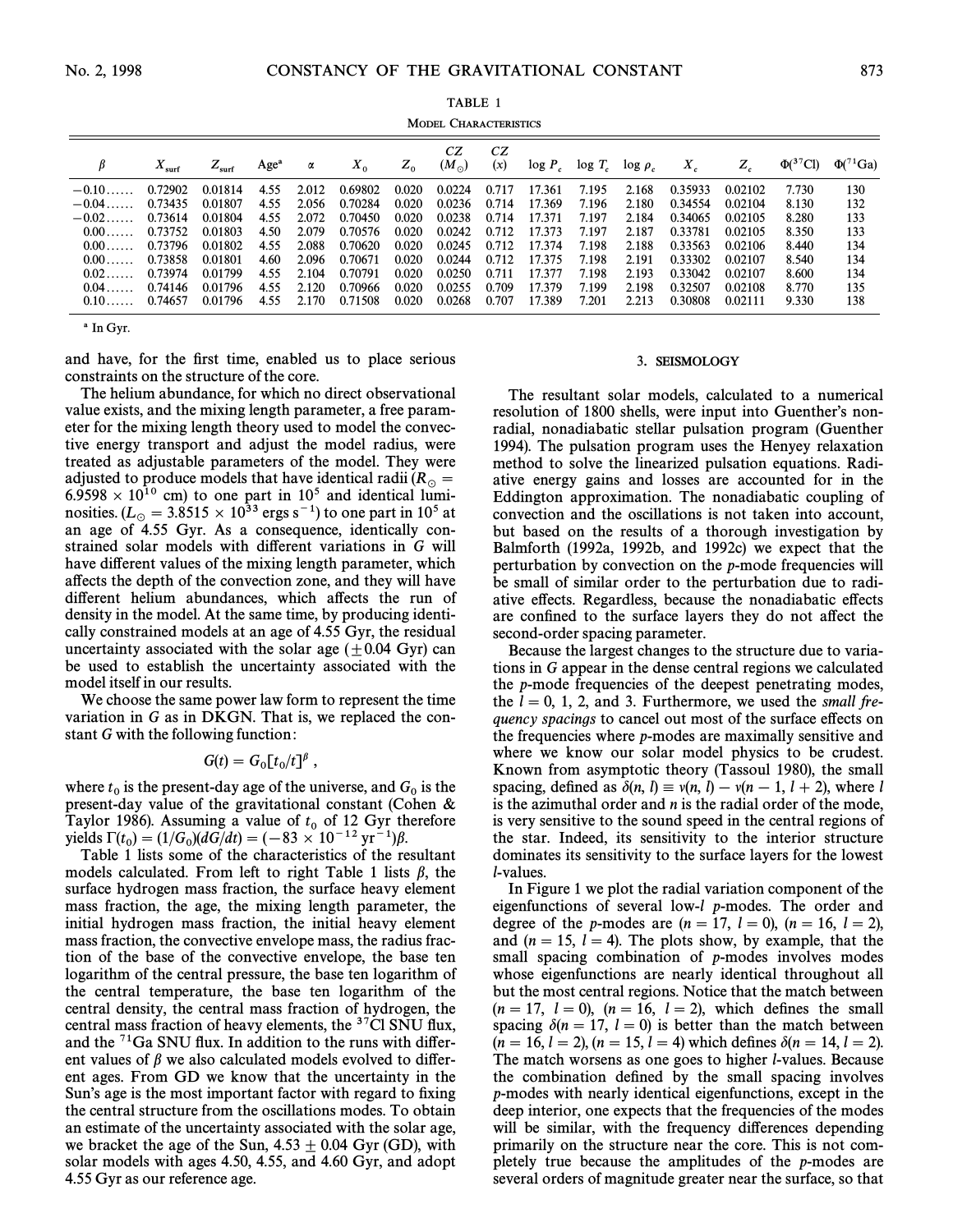

FIG. 1.-Radial variation  $\delta r$  of three different p-modes are plotted as a function of radius fraction x. The radial variation is normalized to 1.0 at the surface  $(x = 1.0)$ . Because the eigenfunctions of these three p-modes are nearly identical in shape in all but the central regions of the Sun, the differences in their frequencies, which defines the small spacing, depends sensitively on the structure in the deep interior. By analyzing the frequency differences between similar combinations of  $p$ -modes one can probe the deepest layers in the Sun. See formal discussion in text.



FIG. 2.—The p-mode frequency differences, solar model minus observed (GONG), for a sample of p-modes ( $l = 0, 2, 3, 10, 20, 30, 40, 50$ , 60, 80, 100) are plotted opposite the observed frequencies. Lines connect common *l*-values. The model  $p$ -mode frequencies used in  $(a)$  were calculated from the reference 4.55 Gyr solar model described in this paper. The model p-mode frequencies used in (b) were calculated from the  $\beta = 0.0$ model used in DKGN. The improved agreement between the model and the observed p-mode frequencies for the circa 1997 solar model compared to the circa 1994 solar model is a direct consequence of the improved equation of state and the inclusion of helium and heavy element di†usion in the 1997 solar model.

even small differences between the eigenfunctions in this region can have a measurable effect on the frequencies. Regardless, for the lowest l-value small spacings, this contamination is small enough that the small spacings can be used as an effective probe of the solar core. We do note that as higher l-values are considered, the known errors in the structure of the near surface layers of the solar model, introduce a systematic offset in the frequency differences, noticeable already, in the  $l = 1$  small spacings (see GD for more details and examples).

We first compare the small spacings in our models to the most recent p-mode frequency averages obtained from the GONG instrument (Harvey et al. 1996). Specifically we use the merged multimonth averaged data set, mrnx951120v1, which contains averaged data from 1995 August 23 to 1996 February 18. Again, because we are interested only in the core, where variations in  $G$  have their maximum effect, we focus our attention on only the  $l = 0, 1, 2$ , and 3 p-modes for our comparisons. We also compare the small spacings in our models to recent results from BiSON (Chaplin et al. 1996). The BiSON instrument currently provides the most accurate low-l low-frequency p-mode data.

## 4. FREQUENCY COMPARISONS

To provide continuity with the  $p$ -mode comparisons in DKGN we show in Figure 2 the  $p$ -mode frequency differ-



FIG. 3.—The  $l = 0$  (a) and the  $l = 1$  (b), small spacing differences, solar model minus observed, calculated from the varying G solar models are plotted opposite the observed frequency. The observational data are from GONG. The value of the variation exponent  $\beta$  used in the solar model annotates, on the right, the corresponding small spacing differences. The error bars through the row of horizontal data points define the observational error. The heavy solid black line corresponds to the reference,  $\beta = 0.0, 4.55$  Gyr solar model.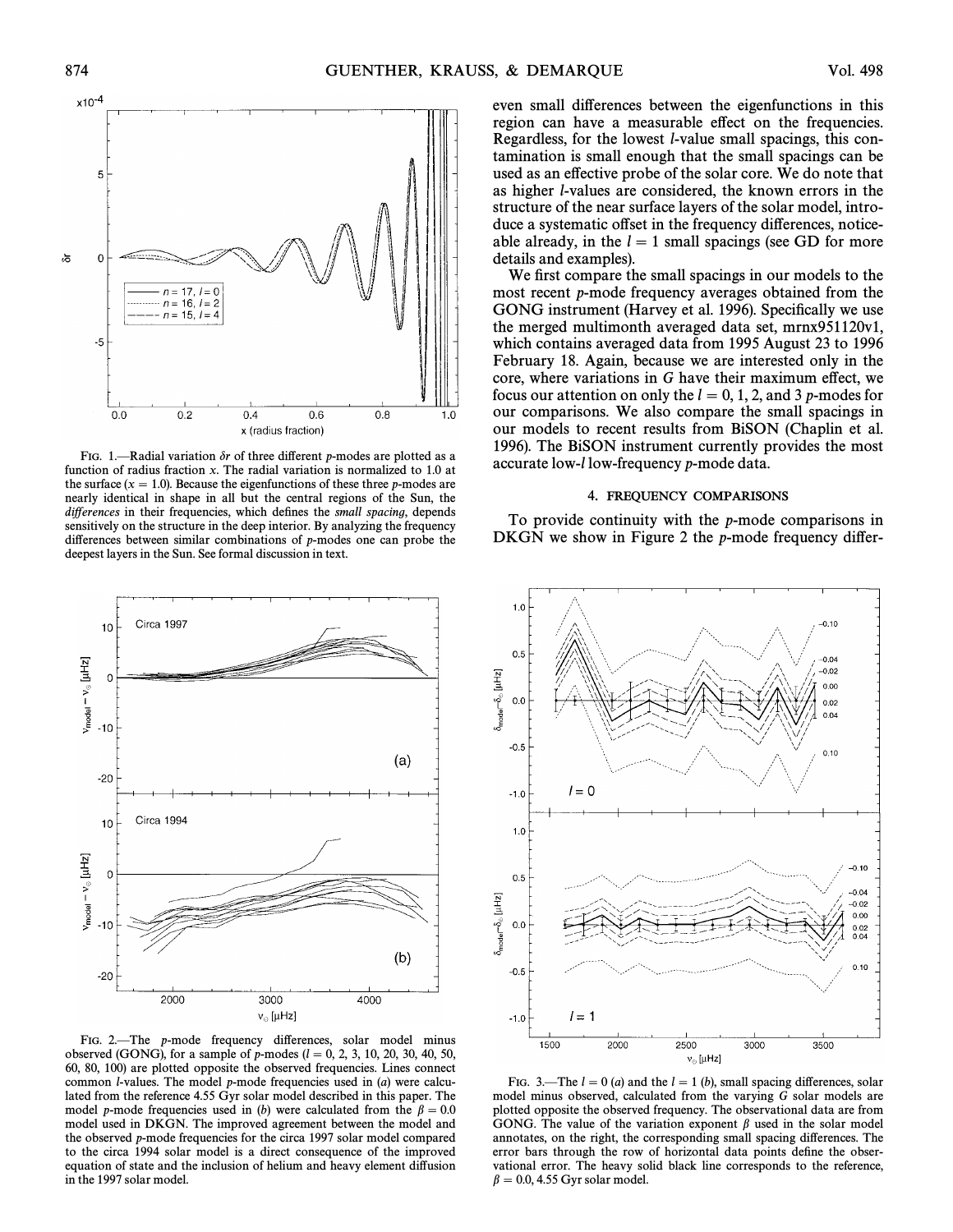

FIG. 4.-Similar to Fig. 3 except BiSON data are used. Although BiSON data do not cover as extended a frequency range as the low-l GONG data, the error bar estimates for BiSON data are more than a factor of 2 smaller than for GONG.

ences, model minus observed (from GONG), for selected modes between  $l = 0-100$ . This plot is provided to illustrate the improvements in the solar model and the p-mode data but will not be used to constrain G variations. Lines connect common l-valued modes. If our solar models were near perfect then, of course, the bundle of lines would tightly lie along a horizontal line passing through  $0 \mu$ Hz on the y-axis. The nonzero slope is known to be a consequence of errors in the surface layers of the solar model due to, among other possibilities, the imperfect mixing length approximation used to model convective energy transport (Demarque, Guenther,  $& Kim 1997$ ). That the differences between the model and observed frequencies increases as the mode frequency increases is a consequence of the fact that the sensitivity to the outermost layers increases with the frequency of the mode. The tightness of the bundle of lines corresponds to the quality of the fit of the model's interior structure to the Sun. Note that the observational error bars are approximately  $\pm 0.1$   $\mu$ Hz for p-mode frequencies from 1500–3000  $\mu$ Hz, hence, are not resolvable on the scale of this plot. In Figure 2a we show the  $p$ -mode frequency differences for the 4.55 Gyr reference model calculated for this paper and in Figure 2b we show the  $p$ -mode frequency differences for the  $\beta = 0.0$  reference model in DKGN.

In Figures 3 and 4 we plot small spacing differences, model minus observed, for  $l = 0$  and 1 p-modes. In Figure 3 we have used the GONG data, and in Figure 4 we have used the BiSON data. All the varying G models calculated are shown. The horizontal row of data points with error



FIG. 5.-To illustrate the error associated with the solar model calculation itself, we show the  $l = 0$  (a) and the  $l = 1$  (b), small spacing differences, solar model minus observed (GONG), for solar models of three different ages, 4.50, 4.55, and 4.60 Gyr (all have  $\beta = 0.0$ ). The effect on the small spacings of the uncertainty in the age of the Sun is everywhere less than the observational uncertainty in the p-mode frequencies.

bars correspond to the sum of the uncertainty in frequency of the two p-modes used to calculate the observed small spacing. Here the high sensitivity of the small spacing to interior structure changes is revealed. The small spacing easily distinguishes the varying G models. We note that for most of the frequency range the up and down fluctuations in the small spacing differences are comparable in magnitude to the errors quoted for the observations. Although the BiSON data are not as extensive as the GONG data, they are more accurate in the frequency region covered. The error bars for the two lowest  $l=0$  p-modes for GONG (Fig. 3) are probably underestimated. This is suggested not only by the larger disagreement between the model and observations, but also by the very good agreement between the model and the BiSON observations in the same frequency region (Fig. 4). We will ignore the two lowest  $l = 0$  p-modes from GONG in our interpretation of the results.

Taking the observational uncertainties at face value (and ignoring the two lowest  $l = 0$  p-modes from GONG), models with power law variations for  $G(t)$  with  $|\beta| \ge 0.02$ appear inconsistent with the BiSON and GONG data. This corresponds to limiting the time rate of change of  $G(t)$ during the past 4.5 Gyr to  $|\Gamma(t_0)| \leq 1.6 \times 10^{-12} \text{ yr}^{-1}$ . Note that because it is clear from the graphs that observational that because it is clear from the graphs that observational uncertainties still seem to dominate the Ðt between the models and the data, we have chosen to constrain  $\beta$  by utilizing a visual discrimination rather than choosing to do a  $\chi^2$  analysis or other more sophisticated statistical estima